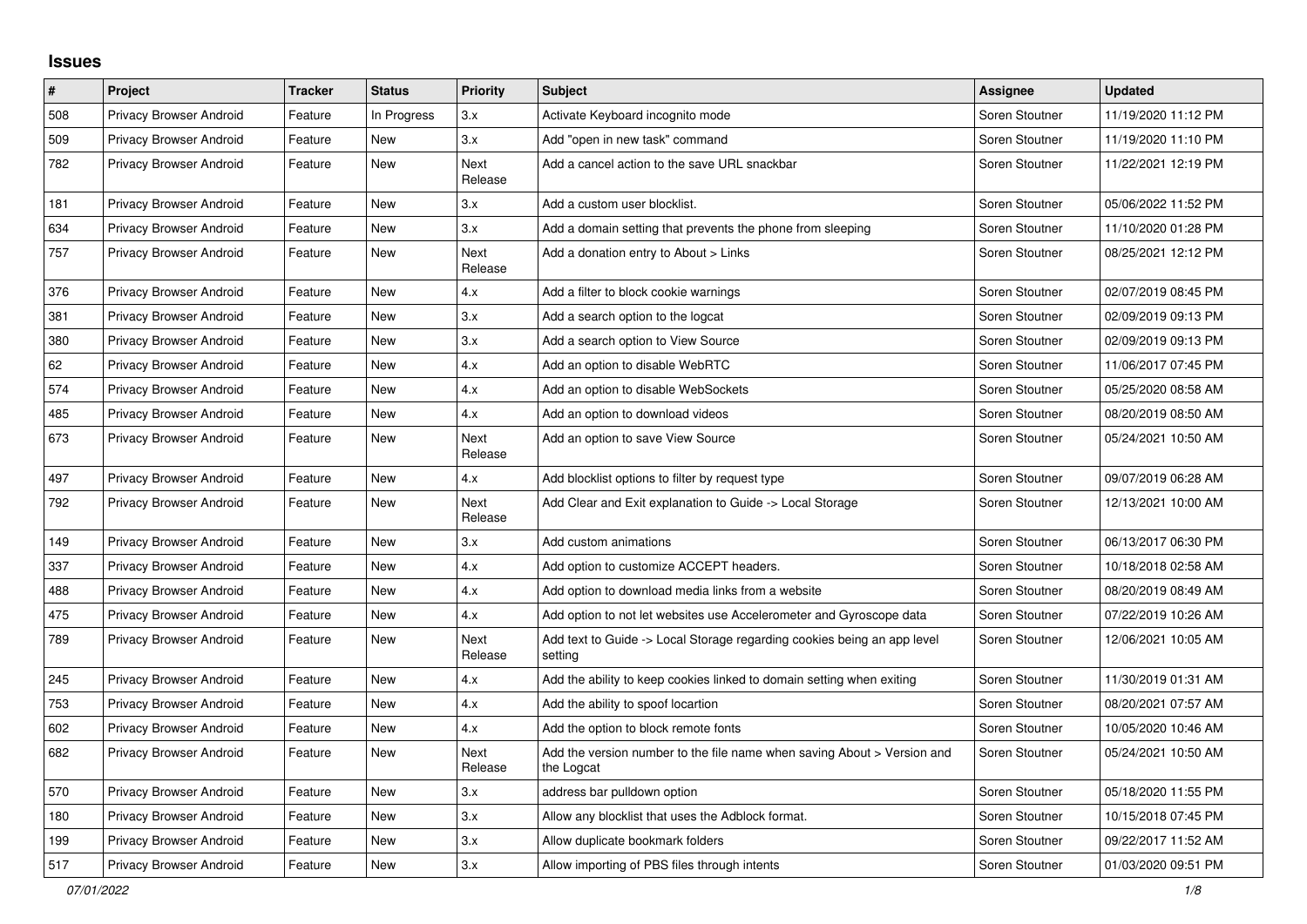| #   | Project                 | <b>Tracker</b> | <b>Status</b> | <b>Priority</b> | Subject                                                                                 | Assignee       | <b>Updated</b>      |
|-----|-------------------------|----------------|---------------|-----------------|-----------------------------------------------------------------------------------------|----------------|---------------------|
| 784 | Privacy Browser Android | Feature        | New           | 4.x             | Allow pinch-to-zoom on webpages that want to prohibit it                                | Soren Stoutner | 11/23/2021 11:04 AM |
| 425 | Privacy Browser Android | Feature        | New           | 4.x             | Allow reordering of tabs                                                                | Soren Stoutner | 05/02/2019 01:12 PM |
| 708 | Privacy Browser Android | Feature        | New           | Next<br>Release | Allow Save URL to connect to invalid SSL certificates                                   | Soren Stoutner | 05/24/2021 10:52 AM |
| 182 | Privacy Browser Android | Feature        | New           | 3.x             | Allow users to manually or automatically update the blocklists                          | Soren Stoutner | 10/15/2018 07:44 PM |
| 189 | Privacy Browser Android | Feature        | New           | 4.x             | Apply the user agent to resource requests                                               | Soren Stoutner | 11/06/2017 07:34 PM |
| 598 | Privacy Browser Android | Feature        | New           | 3.x             | Attempt to combine themed drawables using ResourcesCompat                               | Soren Stoutner | 09/18/2020 08:24 PM |
| 275 | Privacy Browser Android | Feature        | New           | 4.x             | Audio playback service                                                                  | Soren Stoutner | 04/30/2019 04:29 PM |
| 356 | Privacy Browser Android | Feature        | New           | 3.x             | Automatically clear cookies according to certain specifications                         | Soren Stoutner | 12/17/2018 09:31 PM |
| 318 | Privacy Browser Android | Feature        | New           | 3.x             | Automatically import and export settings and bookmarks                                  | Soren Stoutner | 09/02/2020 02:32 PM |
| 531 | Privacy Browser Android | Feature        | New           | 3.x             | Batch domain settings deletion                                                          | Soren Stoutner | 03/09/2020 12:09 PM |
| 863 | Privacy Browser Android | Feature        | New           | Next<br>Release | Block all the URL trackers listed at https://privacytests.org/                          | Soren Stoutner | 06/17/2022 06:21 PM |
| 635 | Privacy Browser Android | Feature        | New           | 3.x             | <b>Block CNAME spoofing</b>                                                             | Soren Stoutner | 10/29/2020 09:29 AM |
| 858 | <b>UltraPrivacy</b>     | Feature        | New           | Next<br>Release | Block connect.facebook                                                                  | Soren Stoutner | 06/02/2022 10:48 AM |
| 402 | Privacy Browser Android | Feature        | New           | 3.x             | Bookmark display order is not always updated                                            | Soren Stoutner | 05/24/2021 10:44 AM |
| 831 | Privacy Browser PC      | Feature        | New           | 1.x             | Browser error pages do not display unless JavaScript is enabled                         | Soren Stoutner | 04/27/2022 11:51 AM |
| 208 | Privacy Browser Android | Feature        | New           | 4.x             | Calculate SSL certificate fingerprints                                                  | Soren Stoutner | 12/24/2018 03:00 PM |
| 780 | Privacy Browser Android | Feature        | New           | Next<br>Release | Change the default file name for saving settings                                        | Soren Stoutner | 11/22/2021 09:47 AM |
| 407 | Privacy Browser Android | Feature        | New           | Next<br>Release | Change the domain settings switches to drop down lists that include "system<br>default" | Soren Stoutner | 11/19/2020 11:06 PM |
| 378 | Privacy Browser Android | Feature        | New           | 3.x             | Colorize the logcat output                                                              | Soren Stoutner | 02/09/2019 09:10 PM |
| 379 | Privacy Browser Android | Feature        | New           | 3.x             | Colorize the output of View Source                                                      | Soren Stoutner | 02/09/2019 09:12 PM |
| 37  | Privacy Browser Android | Feature        | New           | 4.x             | Competely remove the X-Requested-With header                                            | Soren Stoutner | 03/18/2022 12:10 PM |
| 746 | Privacy Browser Android | Feature        | New           | 4.x             | Completely remove the user agent by deafult                                             | Soren Stoutner | 07/15/2021 11:54 AM |
| 612 | Privacy Browser Android | Feature        | New           | 3.x             | Consider adding a bookmark all button                                                   | Soren Stoutner | 09/02/2020 02:30 PM |
| 721 | Privacy Browser Android | Feature        | Feedback      | 3.x             | Consider adding a lock screen on startup                                                | Soren Stoutner | 05/27/2021 10:19 AM |
| 720 | Privacy Browser Android | Feature        | New           | 3.x             | Consider adding a Open action to download snackbars                                     | Soren Stoutner | 05/24/2021 11:51 AM |
| 525 | Privacy Browser Android | Feature        | New           | 3.x             | Consider adding a secondary tab interface that fills the entire screen                  | Soren Stoutner | 09/02/2020 02:33 PM |
| 446 | Privacy Browser Android | Feature        | New           | 3.x             | Consider adding an option to display bookmarks in the body of new tabs                  | Soren Stoutner | 12/28/2020 07:40 AM |
| 666 | Privacy Browser Android | Feature        | New           | 3.x             | Consider adding swipe options to the bookmarks activity                                 | Soren Stoutner | 02/15/2021 02:09 PM |
| 697 | Privacy Browser Android | Feature        | New           | 3.x             | Consider getting rid of Fanboy's Social Blocking list                                   | Soren Stoutner | 04/19/2021 09:40 PM |
| 837 | Privacy Browser PC      | Feature        | New           | 1.x             | Consider incorporating icons for search engins and other browsers                       | Soren Stoutner | 03/29/2022 02:04 PM |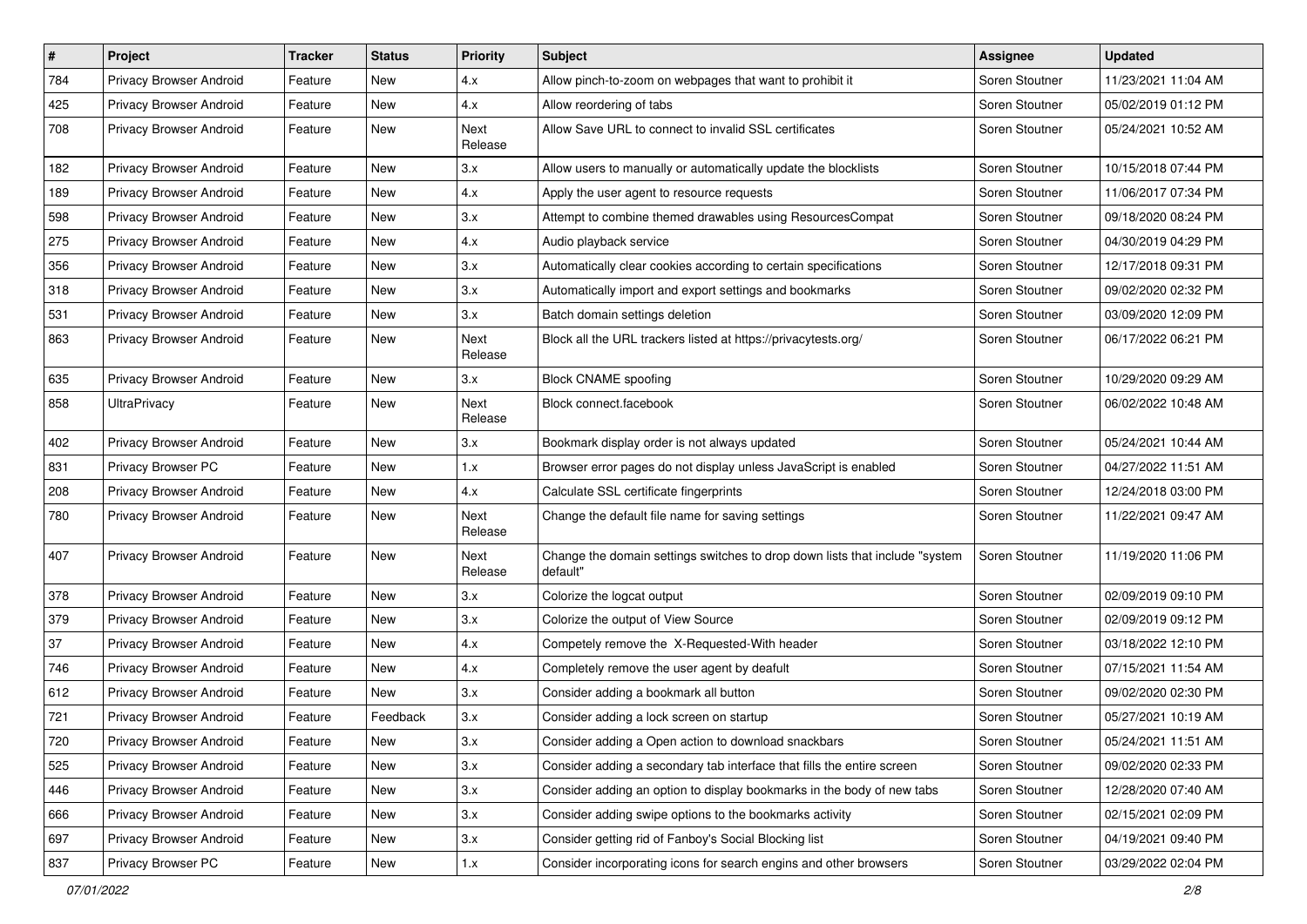| $\pmb{\#}$ | Project                        | <b>Tracker</b> | <b>Status</b> | <b>Priority</b> | Subject                                                                                   | Assignee       | <b>Updated</b>      |
|------------|--------------------------------|----------------|---------------|-----------------|-------------------------------------------------------------------------------------------|----------------|---------------------|
| 679        | Privacy Browser Android        | Feature        | New           | 3.x             | Consider making MetaGer the default search engine and homepage                            | Soren Stoutner | 01/17/2022 03:08 PM |
| 714        | Privacy Browser Android        | Feature        | New           | 3.x             | Consider making Monocles the default search engine                                        | Soren Stoutner | 06/30/2021 07:44 PM |
| 647        | Privacy Browser Android        | Feature        | New           | 4.x             | Consider making WebView NestedScrolling aware                                             | Soren Stoutner | 12/11/2020 04:35 PM |
| 738        | Privacy Browser Android        | Feature        | New           | 3.x             | Consider mapping CTRL-F to open the search bar                                            | Soren Stoutner | 06/07/2021 07:46 PM |
| 579        | Privacy Browser Android        | Feature        | New           | 3.x             | Consider overriding the text color highlight in the WebView                               | Soren Stoutner | 04/16/2021 10:53 PM |
| 724        | Privacy Browser Android        | Feature        | New           | 3.x             | Consider re-adding Qwant Lite as a search engine.                                         | Soren Stoutner | 06/01/2021 07:22 AM |
| 778        | <b>Privacy Browser Android</b> | Feature        | New           | Next<br>Release | Consider refactoring the About Version string to use Kotlin string templates              | Soren Stoutner | 11/18/2021 03:07 PM |
| 716        | Privacy Browser Android        | Feature        | New           | 3.x             | Consider replacing the preferences.xml settings implementation with a<br>custom one       | Soren Stoutner | 05/24/2021 01:53 PM |
| 681        | <b>Privacy Browser Android</b> | Feature        | New           | Next<br>Release | Consider shortening the snackbars displays after saving About > Version and<br>the Logcat | Soren Stoutner | 05/24/2021 10:50 AM |
| 760        | Privacy Browser Android        | Feature        | New           | Next<br>Release | Consider switching some of the ListPreferences to DropDownPreferences                     | Soren Stoutner | 09/13/2021 12:29 PM |
| 849        | <b>Privacy Cell</b>            | Feature        | New           | Next<br>Release | Consider switching Unknown Network to be considered an Antiquated<br>Protocol             | Soren Stoutner | 05/30/2022 03:29 PM |
| 627        | Privacy Browser Android        | Feature        | New           | Next<br>Release | Consider theming the snackbar                                                             | Soren Stoutner | 05/24/2021 10:50 AM |
| 691        | Privacy Browser Android        | Feature        | New           | Next<br>Release | Consider updating the red text in night mode to match that of this screenshot             | Soren Stoutner | 05/24/2021 10:51 AM |
| 322        | Privacy Browser Android        | Feature        | New           | 4.x             | Consider using the Bromite SystemWebView instead of creating Privacy<br>WebView           | Soren Stoutner | 08/07/2018 01:53 PM |
| 614        | Privacy Browser Android        | Feature        | New           | 3.x             | Consider using the Roboto font                                                            | Soren Stoutner | 09/04/2020 03:44 PM |
| 391        | Privacy Browser Android        | Feature        | New           | 3.x             | Convert domains fragment declaration from Java to XML                                     | Soren Stoutner | 04/10/2019 02:03 PM |
| 597        | Privacy Browser Android        | Feature        | New           | 3.x             | Convert the blocklists to a ViewModel                                                     | Soren Stoutner | 10/09/2020 09:57 AM |
| 88         | Privacy Browser Android        | Feature        | New           | 3.x             | Convert the settings into a two-paned configuration                                       | Soren Stoutner | 10/30/2018 02:30 PM |
| 174        | Privacy Browser Android        | Feature        | New           | 3.x             | Create a delete domains callback for enabling the delete menu icon.                       | Soren Stoutner | 07/30/2018 03:49 PM |
| 639        | Privacy Browser Android        | Feature        | New           | 3.x             | Create a download manager                                                                 | Soren Stoutner | 11/16/2020 10:28 AM |
| 585        | Privacy Browser Android        | Feature        | New           | 4.x             | Create a JavaScript debug console                                                         | Soren Stoutner | 06/20/2020 12:33 PM |
| 289        | Privacy Browser Android        | Feature        | New           | 3.x             | Create a local homepage                                                                   | Soren Stoutner | 05/17/2019 01:52 PM |
| 86         | Privacy Browser Android        | Feature        | New           | 4.X             | Create a rolling fork of WebView called Privacy WebView                                   | Soren Stoutner | 05/25/2020 11:11 AM |
| 460        | Privacy Browser Android        | Feature        | New           | 3.x             | Create a search function for bookmarks                                                    | Soren Stoutner | 06/03/2019 09:48 PM |
| 672        | Privacy Browser Android        | Feature        | New           | Next<br>Release | Create a special encryption dialog for content:// URLs                                    | Soren Stoutner | 05/24/2021 10:50 AM |
| 502        | Privacy Browser Android        | Feature        | New           | 3.x             | Create a user configurble URL modification                                                | Soren Stoutner | 04/19/2022 12:27 PM |
| 640        | Privacy Browser Android        | Feature        | New           | 4.x             | Create an interactive way to load individual images                                       | Soren Stoutner | 11/16/2020 10:48 AM |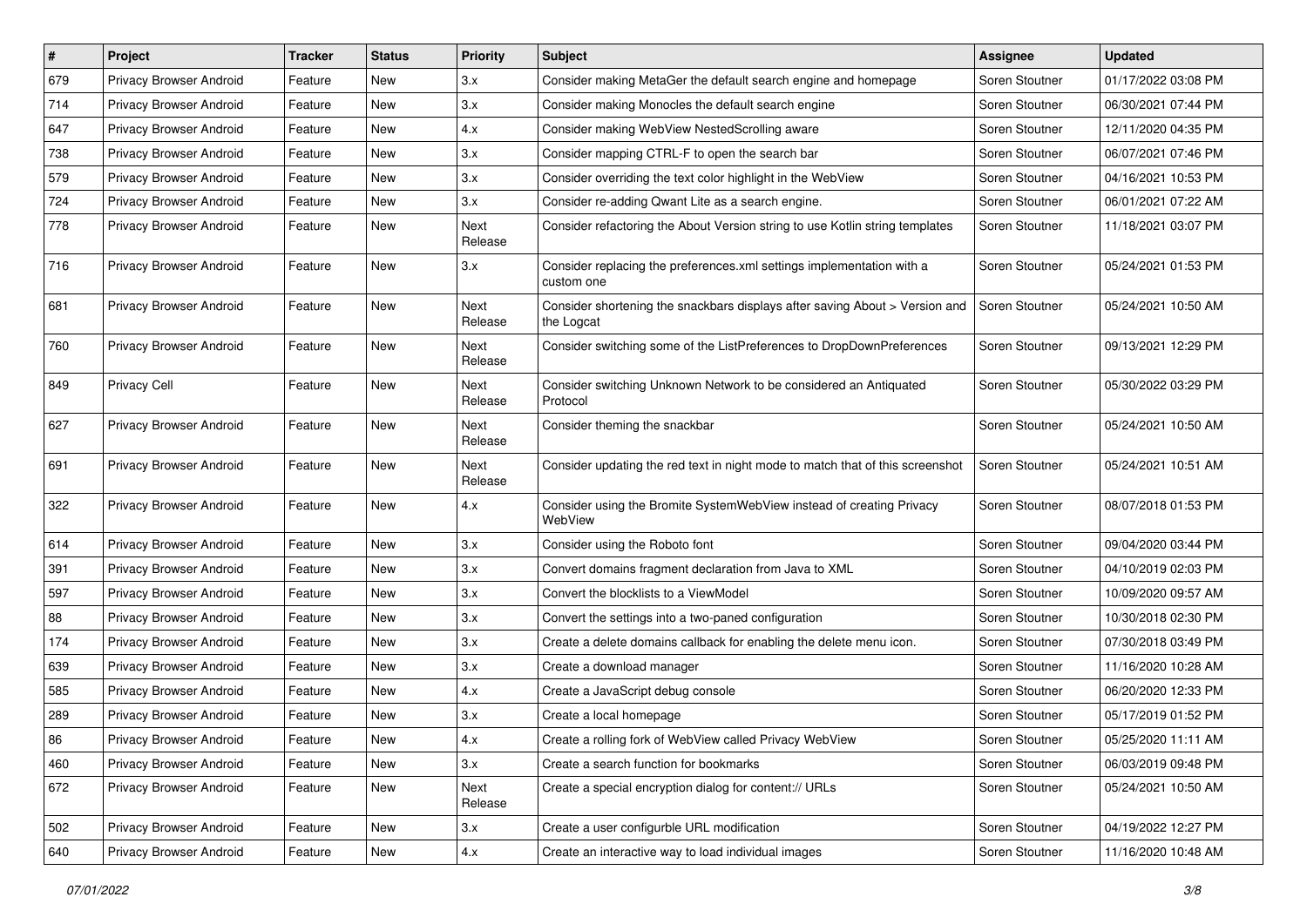| $\#$           | Project                        | <b>Tracker</b> | <b>Status</b> | <b>Priority</b>        | Subject                                                                                          | Assignee       | <b>Updated</b>      |
|----------------|--------------------------------|----------------|---------------|------------------------|--------------------------------------------------------------------------------------------------|----------------|---------------------|
| 227            | Privacy Browser Android        | Feature        | New           | 3.x                    | Create an interface for managing offline archives of web pages                                   | Soren Stoutner | 11/24/2017 11:07 PM |
| 833            | Privacy Browser PC             | Feature        | New           | 1.x                    | Create an option to enable screen capture                                                        | Soren Stoutner | 06/21/2022 01:45 PM |
| 481            | Privacy Browser Android        | Feature        | New           | 4.x                    | Create an option to restrict the definition of third-party to exact domain<br>matches            | Soren Stoutner | 07/24/2019 12:49 PM |
| 829            | Privacy Browser PC             | Feature        | New           | 1.x                    | Create controls for the loading of images                                                        | Soren Stoutner | 03/29/2022 12:43 PM |
| 532            | Privacy Browser Android        | Feature        | New           | 3.x                    | Create search functionality for resource requests                                                | Soren Stoutner | 03/13/2020 03:23 PM |
| 816            | Privacy Browser Android        | Feature        | New           | <b>Next</b><br>Release | Create temporary databases in memory                                                             | Soren Stoutner | 03/16/2022 12:08 PM |
| 459            | Privacy Browser Android        | Feature        | New           | 3.x                    | Created a sophisticated Import/Export preview/control interface                                  | Soren Stoutner | 06/01/2019 01:18 PM |
| 235            | Privacy Browser Android        | Feature        | New           | 4.x                    | Customize language headers                                                                       | Soren Stoutner | 08/20/2020 01:03 AM |
| 761            | <b>Privacy Browser Android</b> | Feature        | New           | <b>Next</b><br>Release | Declare the activity themes in the manifest file instead of programatically in<br>the activities | Soren Stoutner | 09/13/2021 01:41 PM |
| 529            | Privacy Browser Android        | Feature        | <b>New</b>    | 4.x                    | Design Privacy Browser for other mobile environments                                             | Soren Stoutner | 04/11/2020 03:16 PM |
| 403            | Privacy Browser Android        | Feature        | New           | 4.x                    | Disable HTTP ping                                                                                | Soren Stoutner | 04/06/2019 11:19 PM |
| 586            | Privacy Browser Android        | Feature        | New           | 3.x                    | Disable the Referer header on resource requests by default                                       | Soren Stoutner | 04/13/2021 08:51 AM |
| 707            | Privacy Browser Android        | Feature        | New           | <b>Next</b><br>Release | Display certificate infomation in InvalidSslCertificateDialog                                    | Soren Stoutner | 05/24/2021 10:52 AM |
| 76             | Privacy Browser Android        | Feature        | <b>New</b>    | 3.x                    | Display Image Title Text via the Context Menu                                                    | Soren Stoutner | 11/06/2017 07:45 PM |
| 581            | Privacy Browser Android        | Feature        | New           | 4.x                    | Display redirects in the web history                                                             | Soren Stoutner | 09/08/2020 09:25 AM |
| 706            | Privacy Browser Android        | Feature        | New           | Next<br>Release        | Display SSL information in View Source                                                           | Soren Stoutner | 05/24/2021 10:52 AM |
| 200            | Privacy Browser Android        | Feature        | New           | 3.x                    | Display the full folder path in the move to folder dialog box                                    | Soren Stoutner | 09/22/2017 11:52 AM |
| 190            | Privacy Browser Android        | Feature        | New           | 4.x                    | Display the SSL certificate serial number                                                        | Soren Stoutner | 01/23/2019 04:08 PM |
| 840            | Privacy Browser PC             | Feature        | New           | 1.x                    | Enable spell checking                                                                            | Soren Stoutner | 04/11/2022 02:35 PM |
| 409            | Privacy Browser Android        | Feature        | New           | 4.x                    | Enable/disable first-party cookies by WebView                                                    | Soren Stoutner | 12/06/2021 10:04 AM |
| $\overline{5}$ | Privacy Browser Android        | Feature        | New           | 3.x                    | Fine grained cookie management                                                                   | Soren Stoutner | 12/17/2018 09:28 PM |
| 6              | Privacy Browser Android        | Feature        | New           | 4.x                    | Fine grained DOM storage interface                                                               | Soren Stoutner | 11/06/2017 07:43 PM |
| 270            | Privacy Browser Android        | Feature        | New           | 4.x                    | Fine graned JavaScript controls                                                                  | Soren Stoutner | 04/12/2018 11:58 PM |
| 385            | Privacy Browser Android        | Feature        | New           | 3.x                    | Fix the ClickableViewAccessibility of MainWebViewActivity                                        | Soren Stoutner | 02/15/2019 04:37 PM |
| 386            | Privacy Browser Android        | Feature        | New           | 3.x                    | Fix the WebView scroll indicator to work with all backgrounds                                    | Soren Stoutner | 02/16/2019 02:29 PM |
| 35             | Privacy Browser Android        | Feature        | New           | 4.x                    | Form Data Management                                                                             | Soren Stoutner | 11/06/2017 07:44 PM |
| 232            | Privacy Browser Android        | Feature        | New           | 4.x                    | Generic spoof of canvas finterprint hash                                                         | Soren Stoutner | 05/06/2019 12:51 PM |
| 703            | Privacy Browser Android        | Feature        | New           | Next<br>Release        | Handle `file://` URLs in View Source                                                             | Soren Stoutner | 05/24/2021 10:52 AM |
| 142            | Privacy Browser Android        | Feature        | In Progress   | 3.x                    | Hide the keyboard when displaying the options menu                                               | Soren Stoutner | 06/13/2017 12:07 PM |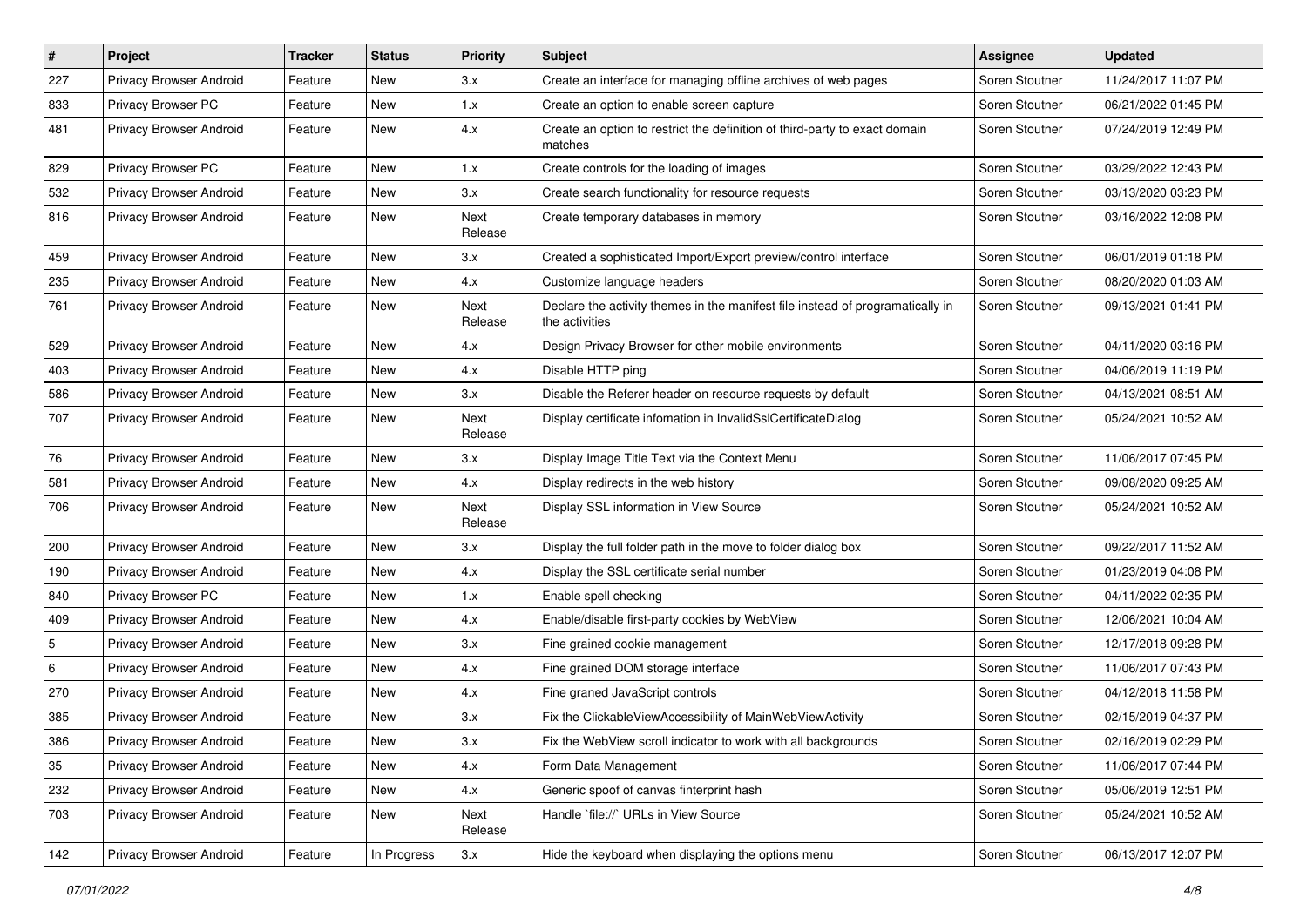| $\sharp$ | Project                 | <b>Tracker</b> | <b>Status</b> | <b>Priority</b>        | <b>Subject</b>                                                                                                  | Assignee       | <b>Updated</b>      |
|----------|-------------------------|----------------|---------------|------------------------|-----------------------------------------------------------------------------------------------------------------|----------------|---------------------|
| 807      | Privacy Browser Android | Feature        | New           | Next<br>Release        | If an intent was used to open a tab, it is run again on full restart                                            | Soren Stoutner | 02/19/2022 10:13 AM |
| 866      | Privacy Browser PC      | Feature        | New           | 1.x                    | Implement saving of MHT web archives                                                                            | Soren Stoutner | 06/29/2022 03:14 PM |
| 867      | Privacy Browser PC      | Feature        | New           | 1.x                    | Implement the downloading of blobs                                                                              | Soren Stoutner | 06/29/2022 03:46 PM |
| 335      | Privacy Browser Android | Feature        | <b>New</b>    | 4.x                    | Implement Tor proxying per Privacy WebView                                                                      | Soren Stoutner | 10/01/2018 10:30 AM |
| 91       | Privacy Browser Android | Feature        | New           | <b>Next</b><br>Release | Import and export of bookmarks to HTML file                                                                     | Soren Stoutner | 08/23/2021 02:22 PM |
| 836      | Privacy Browser PC      | Feature        | New           | 1.x                    | Install the app icon into the system theme icon pool                                                            | Soren Stoutner | 03/29/2022 02:02 PM |
| 251      | Privacy Browser Android | Feature        | <b>New</b>    | 4.x                    | Integrate View Source into Privacy WebView                                                                      | Soren Stoutner | 02/23/2018 11:52 AM |
| 538      | Privacy Browser Android | Feature        | New           | 3.x                    | Intercept "download" commands and allow for in-browser viewing                                                  | Soren Stoutner | 03/23/2020 09:18 AM |
| 328      | Privacy Browser Android | Feature        | New           | 3.x                    | Investigate the possibility of storing the processed blocklists in SQLite<br>databases to speed up app loading. | Soren Stoutner | 05/23/2019 01:35 PM |
| 303      | Privacy Browser Android | Feature        | <b>New</b>    | 3.x                    | List which blocklists are activated in the Requests activity                                                    | Soren Stoutner | 07/03/2018 11:51 PM |
| 717      | Privacy Browser Android | Feature        | New           | Next<br>Release        | Make downloading with an external app fallback to using Android's download<br>manager                           | Soren Stoutner | 12/06/2021 07:33 PM |
| 490      | Privacy Browser Android | Feature        | New           | 3.x                    | Make links clickable in View Source                                                                             | Soren Stoutner | 08/30/2019 09:02 PM |
| 405      | Privacy Browser Android | Feature        | <b>New</b>    | 4.x                    | Make the resource requests activity interactive                                                                 | Soren Stoutner | 08/22/2020 09:25 AM |
| 653      | Privacy Browser Android | Feature        | New           | 3.x                    | Make the URL a hyperlink in the Request details                                                                 | Soren Stoutner | 01/28/2021 08:55 PM |
| 283      | Privacy Browser Android | Feature        | New           | 4.x                    | Managing the SSL certificates trusted by Privacy Browser                                                        | Soren Stoutner | 05/16/2018 11:18 AM |
| 688      | Privacy Browser Android | Feature        | New           | Next<br>Release        | MHT Files Show `ERR_ACCESS_DENIED` when the theme is toggled                                                    | Soren Stoutner | 05/24/2021 10:51 AM |
| 594      | Privacy Browser Android | Feature        | New           | 3.x                    | Migrate NoSwipeViewPager from ViewPager to ViewPager2                                                           | Soren Stoutner | 07/28/2020 03:24 PM |
| 781      | Privacy Browser Android | Feature        | New           | <b>Next</b><br>Release | Modify GetUrlSize to also get the updated file name                                                             | Soren Stoutner | 11/22/2021 12:06 PM |
| 824      | Privacy Browser PC      | Feature        | <b>New</b>    | 1.x                    | Move some action attributes to the ui.rc file                                                                   | Soren Stoutner | 03/25/2022 10:44 AM |
| 492      | Privacy Browser Android | Feature        | New           | 4.x                    | Offer Ability to Disable Clicked Link Color Changes                                                             | Soren Stoutner | 09/07/2019 05:40 AM |
| 500      | Privacy Browser Android | Feature        | New           | 4.x                    | Offer option to disable styles on a page                                                                        | Soren Stoutner | 09/07/2019 06:35 AM |
| 499      | Privacy Browser Android | Feature        | New           | 4.x                    | Offer option to open a given frame in a new tab                                                                 | Soren Stoutner | 09/07/2019 06:34 AM |
| 845      | Privacy Browser PC      | Feature        | New           | 1.x                    | On-The-Fly Zoom Factor does not display changes made by CTRL-Scrolling                                          | Soren Stoutner | 04/29/2022 04:41 PM |
| 234      | Privacy Browser Android | Feature        | New           | 4.x                    | Option to block sending of timezone                                                                             | Soren Stoutner | 12/25/2017 02:18 PM |
| 521      | Privacy Browser Android | Feature        | New           | 3.x                    | Optionally save scroll position with bookmarks                                                                  | Soren Stoutner | 01/08/2020 09:34 PM |
| 662      | Privacy Browser Android | Feature        | New           | 4.x                    | Packet Capture                                                                                                  | Soren Stoutner | 01/28/2021 09:39 PM |
| 527      | Privacy Browser Android | Feature        | New           | 4.x                    | Privacy Browser + Orbot is being blocked by CloudFlare                                                          | Soren Stoutner | 06/20/2020 12:13 AM |
| 183      | Privacy Browser Android | Feature        | New           | 4.x                    | Reader Mode                                                                                                     | Soren Stoutner | 04/18/2019 10:10 AM |
| 290      | Privacy Browser Android | Feature        | New           | 3.x                    | Refactor Domain Settings to remove duplicate code                                                               | Soren Stoutner | 10/31/2018 11:14 AM |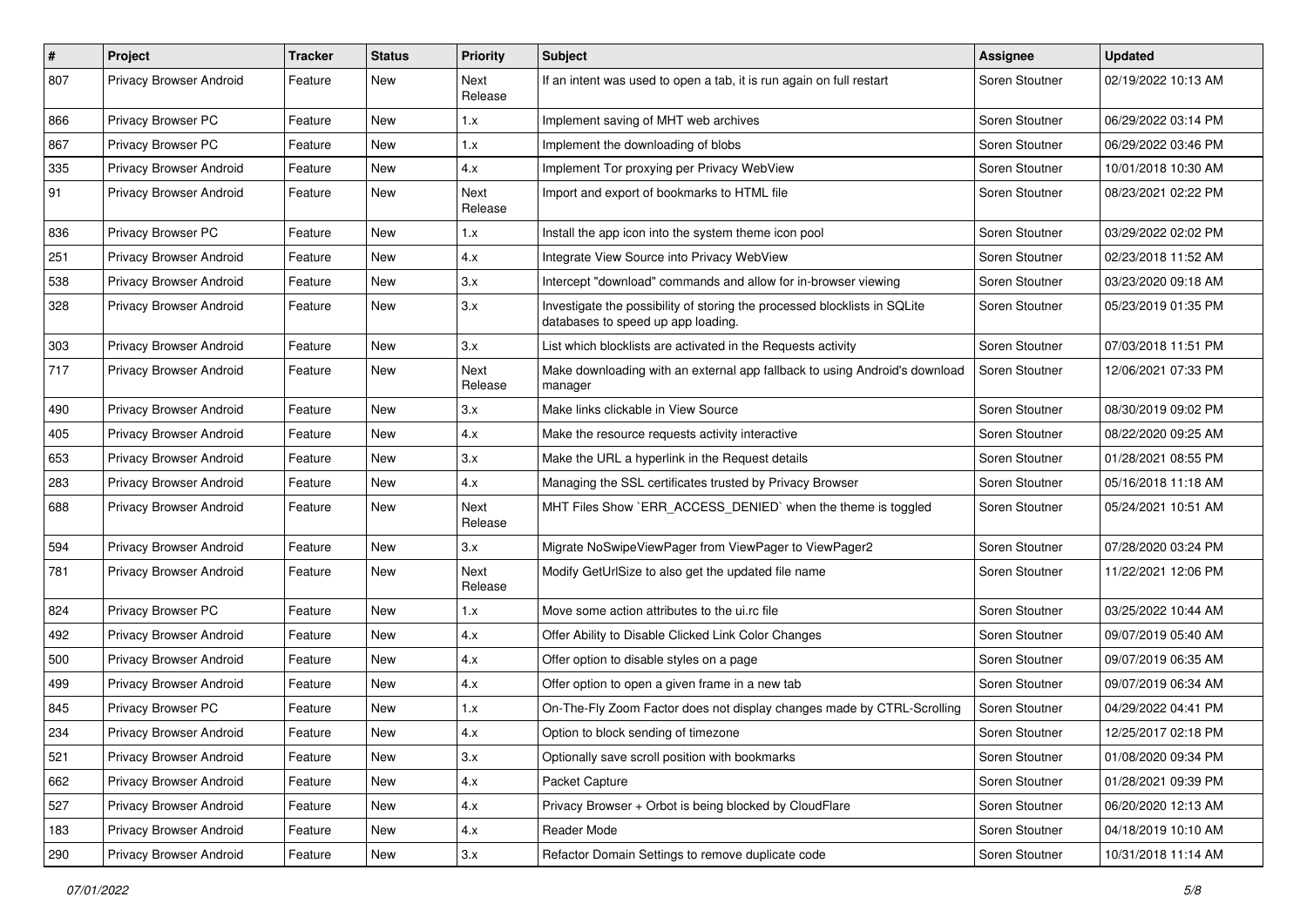| #   | Project                        | <b>Tracker</b> | <b>Status</b> | <b>Priority</b>        | Subject                                                                                 | Assignee       | <b>Updated</b>      |
|-----|--------------------------------|----------------|---------------|------------------------|-----------------------------------------------------------------------------------------|----------------|---------------------|
| 390 | Privacy Browser Android        | Feature        | New           | 3.x                    | Refactor the alert dialogs                                                              | Soren Stoutner | 02/25/2019 12:42 PM |
| 670 | Privacy Browser Android        | Feature        | New           | 3.x                    | Refactor the deprecated AsyncTasks                                                      | Soren Stoutner | 09/15/2021 05:31 PM |
| 705 | Privacy Browser Android        | Feature        | New           | <b>Next</b><br>Release | Remove terms like blacklist and whitelist from the project                              | Soren Stoutner | 05/24/2021 10:52 AM |
| 495 | Privacy Browser Android        | Feature        | New           | 4.x                    | Remove the Sec-Fetch headers                                                            | Soren Stoutner | 09/10/2019 10:34 PM |
| 861 | Privacy Browser Android        | Feature        | New           | Next<br>Release        | Remove `gclid` from URLs                                                                | Soren Stoutner | 06/17/2022 06:10 PM |
| 862 | Privacy Browser Android        | Feature        | New           | Next<br>Release        | Remove `msclkid` from URLs                                                              | Soren Stoutner | 06/17/2022 06:14 PM |
| 65  | Privacy Browser Android        | Feature        | New           | 3.x                    | Reorder Bookmarks by Dragging                                                           | Soren Stoutner | 09/21/2017 11:40 AM |
| 718 | Privacy Browser Android        | Feature        | New           | Next<br>Release        | Replace all instances of `startActivityForResult()` with<br>registerForActivityResult() | Soren Stoutner | 05/24/2021 10:53 AM |
| 633 | Privacy Browser Android        | Feature        | Feedback      | 3.x                    | Restore edits in the URL bar when switching tabs.                                       | Soren Stoutner | 05/14/2021 10:29 PM |
| 779 | <b>Privacy Browser Android</b> | Feature        | New           | Next<br>Release        | Restrict the File Profider to a subfolder of the cache directory                        | Soren Stoutner | 11/22/2021 08:00 AM |
| 471 | Privacy Browser Android        | Feature        | New           | 4.x                    | Sanitize the URL before loading a redirect                                              | Soren Stoutner | 07/17/2019 03:55 PM |
| 565 | Privacy Browser Android        | Feature        | New           | 3.x                    | See if it is possible to download a file contained in a blob.                           | Soren Stoutner | 05/21/2021 09:06 AM |
| 834 | Privacy Browser PC             | Feature        | New           | 1.x                    | See if there is any privacy benefit to having an option to disable WebGL                | Soren Stoutner | 03/29/2022 01:16 PM |
| 41  | Privacy Browser Android        | Feature        | New           | 3.x                    | Select Bookmark Favorite Icon from Filesystem                                           | Soren Stoutner | 10/30/2018 02:29 PM |
| 590 | Privacy Browser Android        | Feature        | New           | 3.x                    | Setup Dependency Verification                                                           | Soren Stoutner | 07/18/2020 09:11 PM |
| 553 | Privacy Browser Android        | Feature        | New           | 4.x                    | Show which TLS version is used in a tab connection                                      | Soren Stoutner | 04/11/2020 10:18 AM |
| 626 | Privacy Browser Android        | Feature        | In Progress   | Next<br>Release        | Snackbars are too high on the screen if Android is using the gesture interface          | Soren Stoutner | 05/27/2022 02:11 PM |
| 210 | Privacy Browser Android        | Feature        | New           | 4.x                    | Specify Privacy WebView's SSL settings                                                  | Soren Stoutner | 11/06/2017 07:33 PM |
| 238 | Privacy Browser Android        | Feature        | New           | 4.x                    | Spoof or remove platform                                                                | Soren Stoutner | 12/25/2017 02:22 PM |
| 239 | Privacy Browser Android        | Feature        | New           | 4.x                    | Spoof or remove touch support reporting                                                 | Soren Stoutner | 12/25/2017 02:22 PM |
| 233 | Privacy Browser Android        | Feature        | New           | 4.x                    | Spoof screen size                                                                       | Soren Stoutner | 02/21/2022 07:52 AM |
| 237 | Privacy Browser Android        | Feature        | New           | 4.x                    | Spoof system fonts list                                                                 | Soren Stoutner | 12/25/2017 02:21 PM |
| 236 | Privacy Browser Android        | Feature        | New           | 4.x                    | Spoof WebGL fingerprint hash                                                            | Soren Stoutner | 12/25/2017 02:20 PM |
| 696 | Privacy Browser Android        | Feature        | New           | Next<br>Release        | Standardize the verb tense in the settings                                              | Soren Stoutner | 05/24/2021 10:52 AM |
| 369 | Privacy Browser Android        | Feature        | New           | 3.x                    | Switch from Java to Kotlin                                                              | Soren Stoutner | 01/14/2020 03:06 PM |
| 331 | Privacy Browser Android        | Feature        | New           | 3.x                    | Switch icons to Google's new rounded option                                             | Soren Stoutner | 09/12/2018 03:19 PM |
| 759 | Privacy Browser Android        | Feature        | New           | Next<br>Release        | Switch the preferences to use the AndroidX libraries                                    | Soren Stoutner | 09/20/2021 12:44 PM |
| 587 | Privacy Browser Android        | Feature        | New           | 3.x                    | Switch WebViewPagerAdapter to FragmentStateAdapter                                      | Soren Stoutner | 06/25/2020 01:06 PM |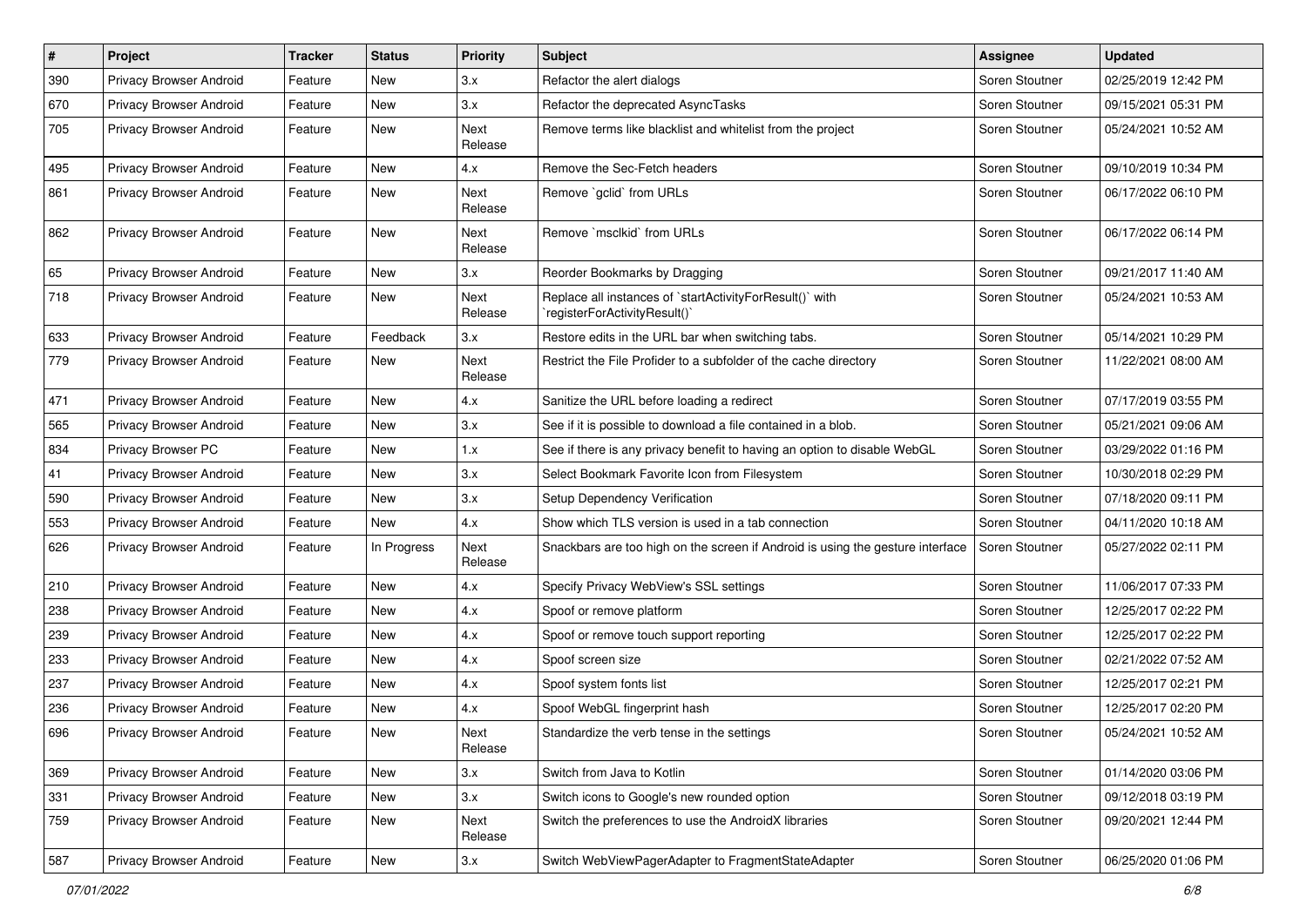| #   | Project                 | <b>Tracker</b> | <b>Status</b> | <b>Priority</b>        | <b>Subject</b>                                                                                                   | Assignee       | <b>Updated</b>      |
|-----|-------------------------|----------------|---------------|------------------------|------------------------------------------------------------------------------------------------------------------|----------------|---------------------|
| 158 | Privacy Browser Android | Feature        | New           | 3.x                    | <b>Text Reflow</b>                                                                                               | Soren Stoutner | 04/27/2019 12:13 PM |
| 530 | Privacy Browser Android | Feature        | <b>New</b>    | 4.x                    | Text-Only mod                                                                                                    | Soren Stoutner | 04/20/2020 01:35 PM |
| 806 | Privacy Browser Android | Feature        | New           | <b>Next</b><br>Release | The bookmark activity resets to the root folder after restart                                                    | Soren Stoutner | 02/22/2022 12:14 PM |
| 835 | Privacy Browser PC      | Feature        | <b>New</b>    | 1.x                    | The built in PDF viewer does not load correctly                                                                  | Soren Stoutner | 03/29/2022 01:37 PM |
| 690 | Privacy Browser Android | Feature        | New           | Next<br>Release        | The startup logo is displayed when returning to the main activity if the app is<br>restarted from a sub activity | Soren Stoutner | 05/24/2021 10:51 AM |
| 631 | Privacy Browser Android | Feature        | Feedback      | 3.x                    | Undo a closed tab                                                                                                | Soren Stoutner | 05/07/2022 12:00 AM |
| 704 | Privacy Browser Android | Feature        | New           | Next<br>Release        | Unify the highlighting of content URIs in the main WebView activity and in<br><b>View Source</b>                 | Soren Stoutner | 06/26/2021 01:14 PM |
| 353 | Privacy Browser Android | Feature        | New           | 3.x                    | Update About -> Version to use CardViews                                                                         | Soren Stoutner | 09/12/2020 10:51 AM |
| 342 | Privacy Browser Android | Feature        | New           | 4.x                    | Update the column names in the Bookmarks and Domains databases to add<br>underscores                             | Soren Stoutner | 12/14/2018 01:22 PM |
| 805 | Privacy Browser Android | Feature        | <b>New</b>    | <b>Next</b><br>Release | Update the night color of the red clear and exit icons                                                           | Soren Stoutner | 02/14/2022 04:43 PM |
| 151 | Privacy Browser Android | Feature        | New           | 3.x                    | URL bar shortcuts for websites and search engines                                                                | Soren Stoutner | 06/21/2017 09:19 AM |
| 51  | Privacy Browser Android | Feature        | New           | 3.x                    | Use SSL Certificates for Authentication                                                                          | Soren Stoutner | 10/31/2018 11:14 AM |
| 442 | Privacy Browser Android | Feature        | <b>New</b>    | 4.x                    | Use the blocklists to modify page elements                                                                       | Soren Stoutner | 11/29/2021 09:45 AM |
| 384 | Privacy Browser Android | Feature        | New           | 3.x                    | Verify accessibility design                                                                                      | Soren Stoutner | 02/15/2019 04:31 PM |
| 34  | Privacy Browser Android | Feature        | New           | 4.x                    | <b>WebView Cache Controls</b>                                                                                    | Soren Stoutner | 09/07/2019 05:42 AM |
| 689 | Privacy Browser Android | Bug            | New           | Next<br>Release        | ActionMode Not Displaying in Guide and About on newer WebViews                                                   | Soren Stoutner | 05/31/2022 09:11 PM |
| 632 | Privacy Browser Android | Bug            | <b>New</b>    | 3.x                    | Bookmark menu size in portrait and landscape                                                                     | Soren Stoutner | 10/14/2020 10:41 AM |
| 219 | Privacy Browser Android | Bug            | In Progress   | Next<br>Release        | Bookmarks context action menu doesn't work right in German                                                       | Soren Stoutner | 05/24/2021 10:53 AM |
| 286 | Privacy Browser Android | Bug            | New           | 4.x                    | Bugs when leaving a JavaScript enabled page for one that isn't                                                   | Soren Stoutner | 12/20/2018 02:49 AM |
| 819 | Privacy Browser Android | Bug            | New           | Next<br>Release        | Create an option to use the default X-Requested-With header                                                      | Soren Stoutner | 03/22/2022 12:04 AM |
| 563 | Privacy Browser Android | Bug            | <b>New</b>    | 4.x                    | Double-tap (to toggle full screen browsing mode) also "registers" as single<br>click.                            | Soren Stoutner | 06/04/2020 10:04 AM |
| 693 | Privacy Browser Android | <b>Bug</b>     | New           | Next<br>Release        | Fix a crash if the SSL Certificate Error dialog is display when the app restarts                                 | Soren Stoutner | 05/24/2021 10:51 AM |
| 692 | Privacy Browser Android | Bug            | New           | Next<br>Release        | Fix a crash when the HTTP authentication dialog is displayed when the app is<br>restarted                        | Soren Stoutner | 02/18/2022 08:31 PM |
| 241 | Privacy Browser Android | Bug            | New           | 3.x                    | Fix the skinny, padded progress bar in the view source activity                                                  | Soren Stoutner | 01/04/2018 05:11 PM |
| 438 | Privacy Browser Android | Bug            | New           | 3.x                    | Fix the touch animation on the tabs                                                                              | Soren Stoutner | 07/20/2019 12:35 PM |
| 727 | Privacy Browser Android | <b>Bug</b>     | Feedback      | $3.x$                  | Issues with rqqus                                                                                                | Soren Stoutner | 06/21/2021 10:45 PM |